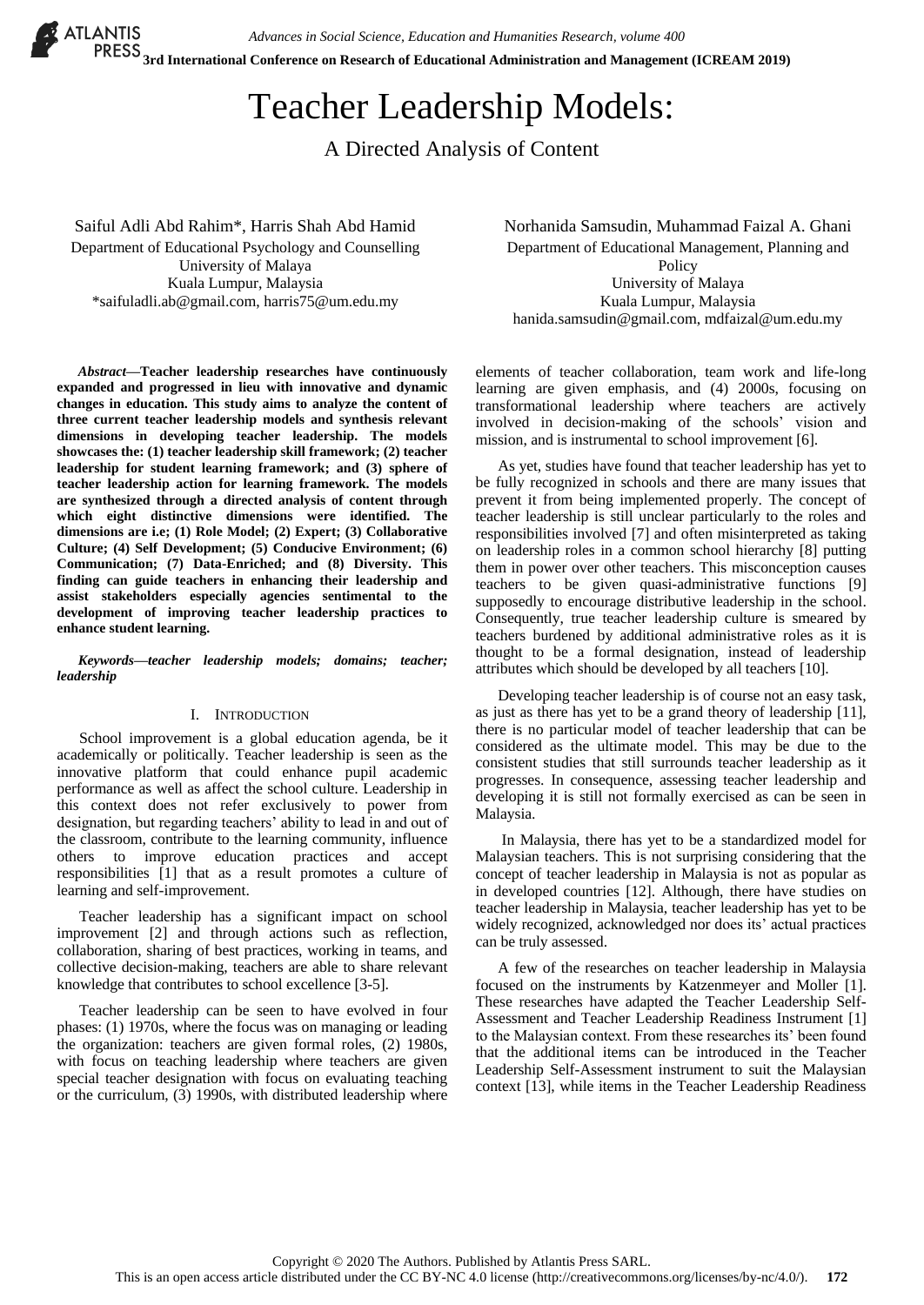

Instrument is valid as is, and the teachers studied showed high teacher leadership readiness [14].

Another study focused on the comparison of four teacher leadership models and synthesized six domains [15] but suggested the most formidable model to be the Teacher Leader Model Standards [16] and did not suggest a tailor-made Malaysian model. Interestingly, although there is no Malaysian model for teacher leadership, a teacher leadership module for Malaysian teachers [16] have been prepared independently. It is based on the current concepts and models of teacher leadership but has yet to be adopted by Malaysian teachers or used formally for teacher leadership development, so it cannot be ascertained if the teacher leadership module would be workable in context. Thus, it is clear that at present there is not enough teacher leadership researches done on establishing the true level of teacher leadership practices in Malaysia, much less a tailor-made model that can be utilized and adopted as a module.

Therefore, this study aims to suggest a workable model tailored for Malaysia through a directed content analysis of three recognized teacher leadership models; (1) teacher leadership for student learning [2], (2) Spheres of Teacher Leadership Action for Learning [17], and (3) Teacher Leadership Skills Framework [18]. In this paper, however, *only the domains from the synthesis of these models will be discussed.* The domains synthesized from these models will become the basis of a future teacher leadership model suited to Malaysia and hopefully can be further used as reference for further development of a teacher leadership standard for Malaysia.

## II. RESEARCH METHODOLOGY

#### *A. Research Design*

This study uses qualitative method, specifically directed analysis of content on three teacher leadership models; (1) Teacher Leadership for Student Learning [2], (2) Spheres of Teacher Leadership Action for Learning [17], and (3) Teacher Leadership Skills Framework [18].

The directed analysis of content method is suitable as it can be used to validate, as well as extend the concepts on a theoretical framework or theory [19]. The content of the models is compared and analyzed for recurring themes, as well as to identify core consistencies and meanings [20].

The Teacher Leadership for Student Learning [2], and Spheres of Teacher Leadership Action for Learning [17] models are chosen as they were ranked highly in Q1 journals. The Teacher Leadership for Student Learning was published in Review of Education Research while Spheres of Teacher Leadership Action for Learning was published in Professional Development in Education journal. The Teacher Leadership Skills Framework was chosen as it is a standard that was established since 2003 and has evolved to become a model that is referred to for the past 16 years for developing teacher leadership in America.

The models are synthesized using a table where the domains of each model is listed. The models are arranged

according to year. The Teacher Leadership for Student Learning model is listed first, followed by Spheres of Teacher Leadership Action for Learning and finally the Teacher Leadership Skills Framework as it has the latest model. The domain listing is ranked following the first model in the list and not in order of importance.

The synthesis is done by identifying recurrent themes present in the aspects of each domain of every model. From the similarities and differences in the domains of the three models, a set of domains are listed. The domains are the basis for a future teacher leadership model catered for Malaysia.

## III. RESEARCH FINDINGS AND DISCUSSION

The directed analysis of content synthesis on the chosen teacher leadership models; (1) Teacher Leadership for Student Learning [2], (2) Spheres of Teacher Leadership Action for Learning [17], and (3) Teacher Leadership Skills Framework [18] found eight domains; (1) role model, (2) expert, (3) collaborative culture, (4) self-development, (5) conducive environment, (6) communication, (7) data-enriched, and (8) diversity. Out of the three models, although the Teacher Leadership Skills Framework came into conception in 2003, is the most recently updated with an additional domain introduced in 2018 where as the other two models have not been updated recently.

#### *A. Role Model*

A teachers' actions becomes a strategy in influencing those around her. All three models agree that a teacher leader is one who becomes a role model to her peers. Her actions and attitude is admired [2] and, symbolically a leader would be an exemplary figure to others around her. A teacher leader would not only share knowledge and modelling best practices, but also help other teachers to be innovative and go beyond their comfort zone through positive influence and demonstration of self-leadership [10].

A role model can impact the school culture and build strong community learning through both formal and informal interactions [21]. For this reason, a teacher with teacher leadership role model attributes would be influential in the school and help foster a positive culture of change. This domain is seen as a significant element in teacher leadership development for Malaysia as it emphasizes on the importance of teachers becoming role models not only for pupils, but other teachers and the school community.

## *B. Expert*

The second domain is expertise which is also agreed upon by all three models. A teacher leader would build expertise in her respective area usually in a particular subject. An expert teacher will be able to improve upon her own teaching practices as well as give critical feedback to improve on teaching strategies for other teachers [22].

In Malaysia, the role of "Guru Cemerlang" or Excellent Teacher is an acknowledgement for a teacher who excels in his subject [23]. These Excellent Teachers are expected to share knowledge, mentor other teachers in their district, and become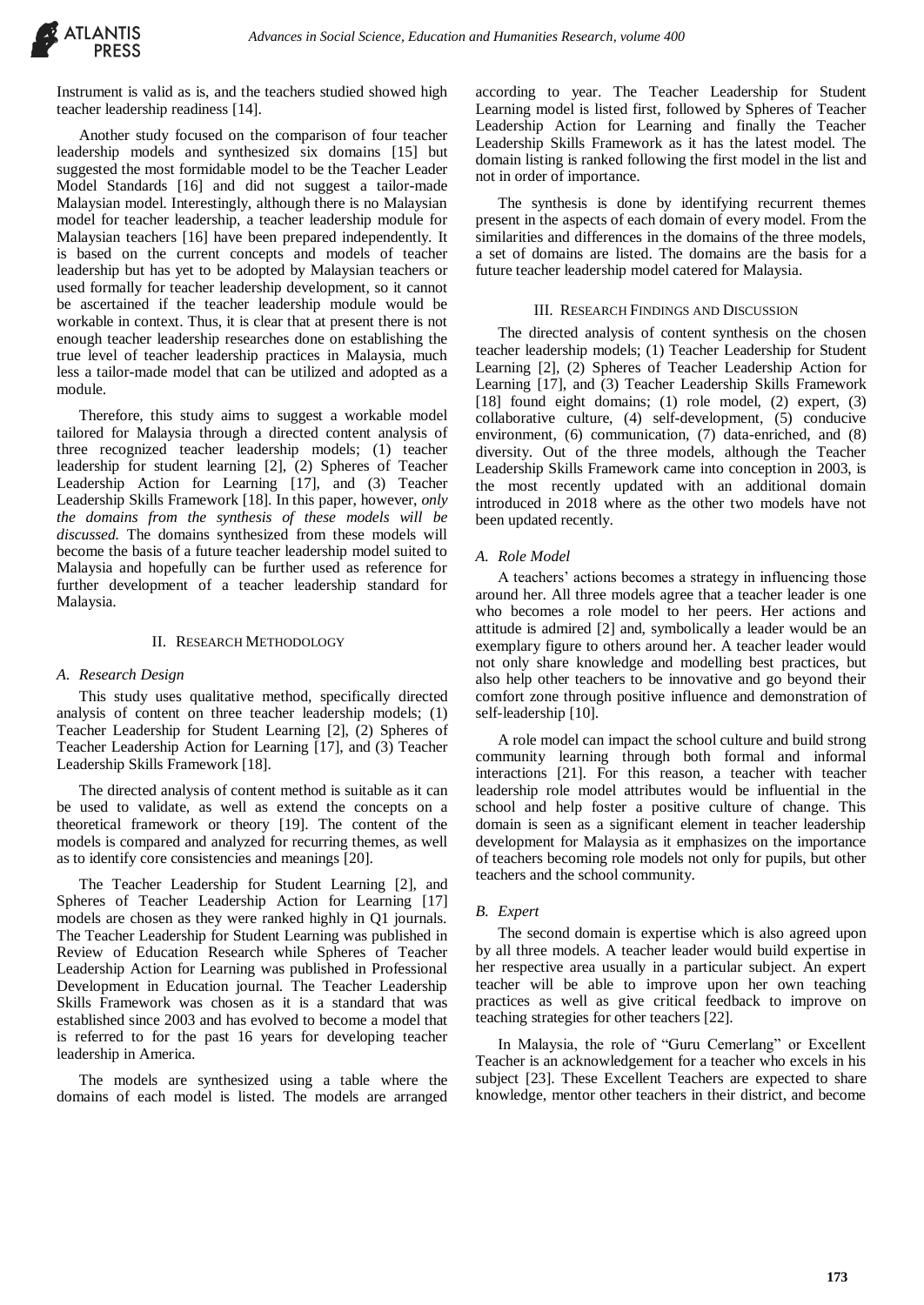

the agent of change for the subjects according to their expertise, particularly to improve on academic achievements [23]. Incidentally, the teachers' expertise makes them a leader in their subject matter. Accordingly, this domain is suited for the Malaysian model as it emphasizes the need for teachers' expertise to be recognized and developed to support their teacher leadership.

## *C. Collaborative Culture*

Building a collaborative culture is a common theme in all models. Collaborative culture requires teachers working together with their peers to build rapport [10], trust [2] and a support system [24] leading to an effective community of learning to improve on the quality of teaching and learning practices [25]. A focused collaborative effort through this partnership [18] would not only promote a culture of mentoring and learning from one another but incidentally develop teacher leadership [26].

A collaborative culture in education nonetheless should not only be limited to teachers but also involving the administration of the school, the education agencies, pupils, parents and the community at large. Building a collaboration with everyone through establishing good relationships, will also give shared responsibility in improving education [27]. This is particularly relevant for Malaysia as it wishes to grow into a nation of not only highly-skilled, educated people but also maintaining balance and moral ethics [28]. This is akin to the saying it takes a village to raise a child. Thus, teacher leaders' ability to encourage and take part in collaboration would impact education as a whole.

# *D. Self-Development*

Teacher leadership requires development. This believe is shared by all three models. In this domain, self-development refers to the personal decision taken by the teacher to improve his own potential professionally, be it through taking part in professional learning communities or actively learning on his own [10].

Undoubtedly, teacher leadership is a process that all teachers undergo as it begins in the classroom and impacts the organizational quality of the school [29]. To develop teacher leadership, teachers must practice life-long learning to improve their leadership capacity [30-32]. A teacher leader would take charge of his own learning and make decisions to change what needs changing to improve teaching and learning [2,17].

This domain is indispensable for teacher leadership development in Malaysia as teachers are encouraged to practice life-long learning and teachers would be most aware of their own strengths and weaknesses, subsequently with selfdevelopment they can reflect and actively improve on the aspects that need most attention on their own.

## *E. Conducive Environment*

All three models agree that a conducive environment is also fundamental in developing teacher leadership. Teacher leadership can be developed when teachers are given opportunities to realize their potential, improve their practices through sharing and mentoring, and build positive working

relationships in a conducive setting, especially for newer teachers [33].

Creating a conducive environment for teacher leadership includes allowing teachers to take part in decision making that impacts the organization operation [2] as teachers' perspective would give insight and portray the reality of teaching and learning. Teachers feel they can contribute to the school better in a safe environment that encourages their input [10] and the collaboration with other teachers, educational agencies, parents and the community further contributes to the conducive environment.

This domain is influential to teacher leadership development in Malaysia, as when teachers feel their voices are heard, appreciated and supported, they will feel motivated and engage more in improving the school overall.

## *F. Communication*

Communication is a vital aspect prevalent in all three models. The ability to communicate is critical in a teacher leader as it is instrumental in the success of a collaborative partnership and this practice can be exercised in daily school routine [2]. Interestingly, out of the three models, Teacher Leadership for Student Learning [2] model did not place communication as a domain but is an aspect in other domains in the model.

The Spheres of Teacher Leadership Action for Learning [17] see communication as a stand-alone domain which through professional learning communities encourages teachers to exercise communication through discussion, freedom of expression, critical thinking, give honest feedback and make group decisions [17].

This view is supported in the Teacher Leadership Skills Framework [18] model that sees the ability to communicate helps teachers to distinguish formal and informal dialogues and discussions. Teachers are able to voice out opinions and use communication strategies to synthesize, summarize and direct discussions [18].

It should be noted that the lack of communication skills can hinder teacher leadership and the task teachers are responsible for due to a breakdown in communication with teachers and others including principals [34]. On that account, a solid progress relies heavily on effective communication which also helps build work structure and interpersonal relationships [2].

## *G. Data-Enriched*

A teacher leader should be able to manipulate data appropriately to improve on teaching and learning. All three models concurred that data is an important aspect to enhance pupil achievement. Data that needs to be manipulated include academic results, socio-economic background as well as observational data from classroom activities to be used as a foundation for action and feedback on teaching and learning [2].

The data analysis and interpretation should be made by teachers expertly through collaborative engagement with other teachers [10]. The data would then serve its' purpose for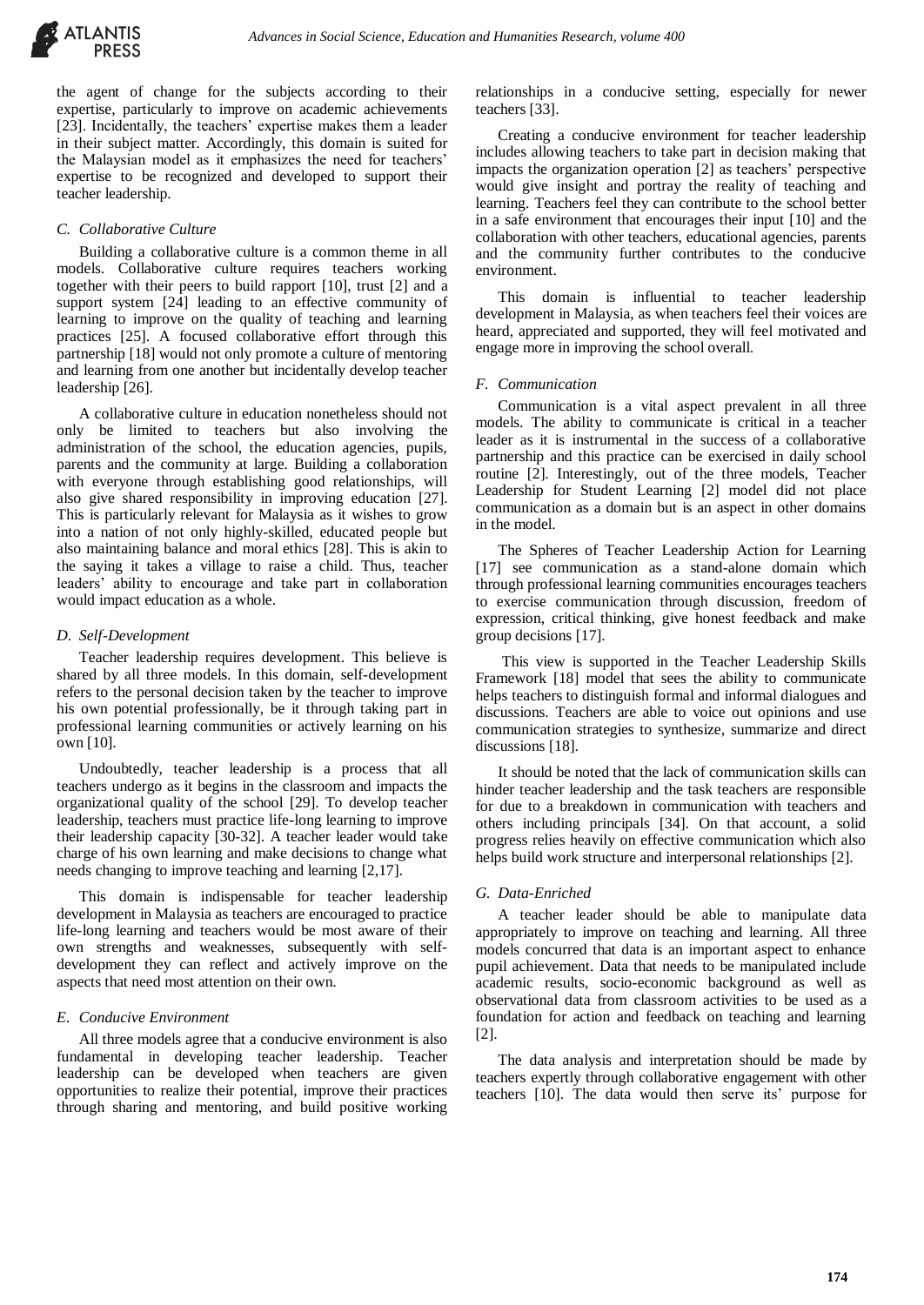

reformatory and reparative action when shared consistently for continuous improvement [2].

In Malaysia, this domain is prevalent as the culture of action-research is undertaken by teachers in an effort to improve teaching and learning. Findings from the researches are shared through writings and in presentations [23].

## *H. Diversity*

Teacher leadership requires the ability to recognize the diversity of many aspects, be it from learning abilities and styles or socioeconomic and cultural background, and other differences that makes humans unique. Teacher Leadership Skills Framework [18] introduced the domain equity lens which is incorporated in other domains in the other two models indirectly. The diversity domain incorporates the equity lens as well.

In a multicultural society like Malaysia, diversity comes in many forms. The sensitivity of each groups and individuals affect the effectiveness of their learning, ergo a teacher leader must be aware and take into account the needs of every learner, teacher and stakeholders [1,18]. The task of the teacher leader in this area is to provide the platform for pupils to have their own voice and choose materials suited to their learning.

Interestingly, only 9 percent of researches have focused on equity and diversity in teacher leadership [35]. A Malaysian research on special education found that teacher leadership has a positive impact on special needs especially for pupils learning issues [36].

## IV. CONCLUSION

A comprehensive teacher leadership model is crucial in building a standard for teacher leadership. This study has synthesized three models of teacher leadership (1) Teacher Leadership for Student Learning [2], (2) Spheres of Teacher Leadership Action for Learning [17], and (3) Teacher Leadership Skills Framework [18]. Eight domains are proposed from the synthesis; (1) role model, (2) expert, (3) collaborative culture, (4) self-development, (5) conducive environment, (6) communication, (7) data-enriched, and (8) diversity.

Thus, a proposed model for a Malaysia would consists of eight domains derived from the synthesis of the three models. Two domains that are suggested to stand on its' own, in addition to the current domains are conducive environment and data-enriched. These domains will be used to conceptualize a model for Malaysian teacher leadership. This would then hopefully make way for the exploration and development of a Malaysian standard for teacher leadership. Hence, further research should be made to ascertain the current practices of teacher leadership among teachers in Malaysian schools as well as development programs that may impact teacher leadership either directly or indirectly.

#### **REFERENCES**

[1] Katzenmeyer, M. and G. Moller, Awakening the sleeping giant: helping teachers develop as leaders. Thousand Oaks: Corwin Press., 2009.

- [2] J. York-barr and K. Duke, "What do we know about teacher leadership? findings from two decades of scholarship," Rev. Educ. Res., vol. 74, no. 3, pp. 255–316, 2004.
- [3] A. Lieberman and L. Miller, "Teachers as Leaders," Educ. Forum, vol. 69, pp. 151–162, 2005.
- [4] J. P. Spillane, "Distributed leadership," Educ. Forum, vol. 69, no. 2, pp. 143–150, 2005.
- [5] D. Y. Silva, B. Gimbert, and J. Nolan, "Sliding the doors: Locking and unlocking possibilities for teacher leadership," Teach. Coll. Rec., vol. 102, no. 4, pp. 779–804, 2000.
- [6] A. N. Y. Mooi, S. Ganakumaran, and L. Lin, "Teacher Leadership Within and Outside the Classroom," in Mastering Theories of Educational Leadership and Management, A. Donnie, Ed. Universiti of Malaya Press, 2018, p. 229.
- [7] J. W. Cheung, R., Reinhardt, T., Stone, E., & Little, "Defining teacher leadership: A framework," Phi Delta Kappan, vol. 100, no. 3, pp. 38–44, 2018.
- [8] T. Fitzgerald and H. M. Gunter, "Contesting the orthodoxy of teacher leadership," Int. J. Leadersh. Educ., vol. 11, no. 4, pp. 331–340, 2008.
- [9] P. Hallinger and R. H. Heck, "Leadership for Learning: Does Collaborative Leadership Make a Difference in School Improvement ?," Educ. Manag. Adm. Leadersh., vol. 38, no. 6, pp. 654–678, 2010.
- [10] J. C. Fairman and S. V. Mackenzie, "How teacher leaders influence others and understand their leadership," Int. J. Leadersh. Educ. Theory Pract., vol. 18, no. 1, pp. 61–87, 2015.
- [11] G. Yukl, "Managerial Leadership: A Review of Theory and Research," J. Manage., vol. 15, no. 2, pp. 251–289, 1989.
- [12] T. Bush, D. Glover, A. N. Y. Mooi, and M.-J. Romero, "Master teachers as teacher leaders: evidence from Malaysia and the Philippines," Int. Stud. Educ. Adm., vol. 43, no. 2, pp. 81–103, 2016.
- [13] M. Mansor, J. N. Yunus, and F. K. C. Yuet, "Validity and reliability of the teacher leadership inventory in Malaysian educational context," Int. J. Acad. Res. Progress. Educ. Dev., vol. 7, no. 3, pp. 481–488, 2018.
- [14] L. M. Tahir, R. Talib, and H. M. N. M. B. Musah, "Penilaian psikometrik instrumen kesediaan guru sebagai pemimpin guru," Humanika, vol. 9, no. 2, pp. 43–53, 2017.
- [15] F. D. Ahmad Padzil, "Domains of teachers leadership knowledge: comparison between models," Int. J. Acad. Res. Bus. Soc. Sci., vol. 6, no. 12, pp. 99–112, 2016.
- [16] M. N. Mohd Asri, M. Mansor, and H. Yusof, Modul Kepimpinan Guru. 2017.
- [17] J. C. Fairman and S. V Mackenzie, "Spheres of teacher leadership action for learning," Prof. Dev. Educ., vol. 38, no. 2, pp. 229–246, 2012.
- [18] CSTP, "Teacher leadership skills framework," 2018.
- [19] H.-F. Hsieh and S. E. Shannon, "Three approaches to qualitative content analysis.," Qual. Health Res., vol. 15, no. 9, pp. 1277–1288, 2005.
- [20] M. Q. Patton, Qualitative research & evaluation methods. SAGE Publications,Inc, 2015.
- [21] Y. L. Li, "The culture of teacher leadership: A survey of teachers' views in Hong Kong early childhood settings," Early Child. Educ. J., vol. 43, no. 5, pp. 435–445, 2015.
- [22] E. Krull, K. Oras, and S. Sisask, "Differences in teachers' comments on classroom events as indicators of their professional development," Teach. Teach. Educ., vol. 23, pp. 1038–1050, 2007.
- [23] T. F. Tengku Ariffin, T. Bush, and H. Nordin, "Framing the roles and responsibilities of Excellent Teachers: Evidence from Malaysia," Teach. Teach. Educ., vol. 73, pp. 14–23, 2018.
- [24] A. Harris and M. Jones, "Professional learning communities and system improvement," Improv. Sch., vol. 13, no. 2, pp. 172–181, 2010.
- M. Sharratt, L., & Fullan, Realization: The change imperative for deepening district-wide reform. Corwin Press., 2009.
- [26] Barth, "Teachers at the helm," Educ. Week, vol. 20, no. 24, pp. 48–51, 2001.
- [27] B. Berry, "Teacher leadership: Prospects and promises," Phi Delta Kappan, vol. 100, no. 7, pp. 49–55, 2019.